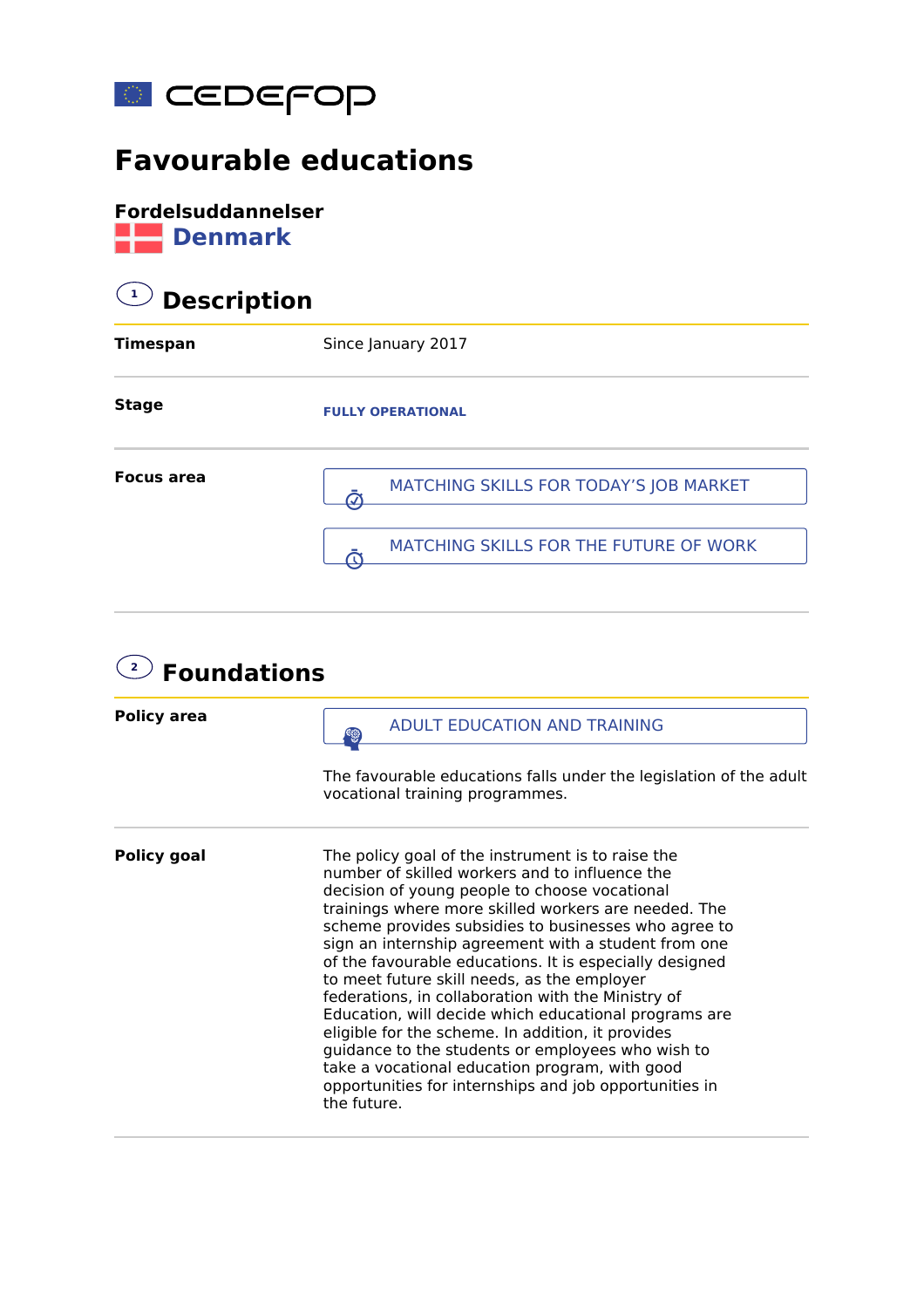## **EXPLICITLY DESIGNED TO ADDRESS SKILL MISMATCH**

Favourable educations are educational programs on a "positive list", which means programs where employers expect a particularly high need of labour force.

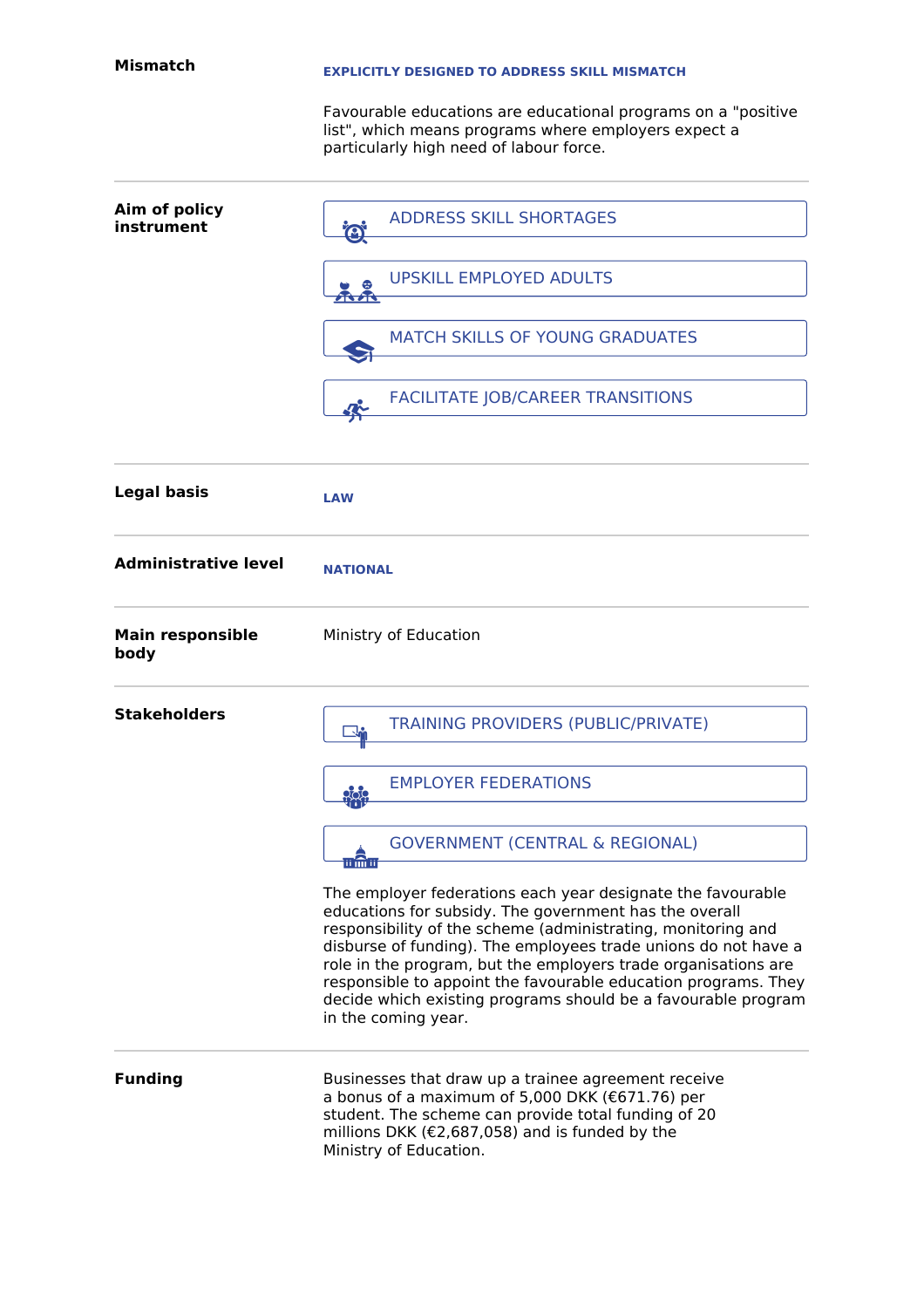**Intended beneficiaries** The favourable education programs is first of all attractive for people that wish to take a vocational education, as the educational programs provide a good opportunity for internships and future jobs opportunities. The businesses will furthermore earn an extra financial bonus if they draw up training agreements with students on one of the favourable educational programs. **3 Processes Use of labour market intelligence** The instrument provide information on current and future labour market needs as the employers trade organisations/federations appoint which educational programs are eligble for a favorable "bonus", which give a better overview on the job areas and skills that are most needed in the future. **Financial schemes** The instrument is based on a subsidy scheme extended to businesses, who draw up students agreements with trainees on one of the favourable education program. The business can thereby earn an extra financial bonus. **Frequency of updates** Every year. **Development** None **Barriers** One of the main challenges for the success of the instrument is that there are few students seeking some of the 'favourable' educational programs. For some educations, the geographical distance might be a problem and it may also be difficult to match students and businesses. The Ministry of Education and the Continuing training and education committees is therefore obligated to support the instrument through information and guidance. **EN INFORM DECISIONS ON COURSE** INFORM CAREER-MAKING DECISIONS OF STUDENTS